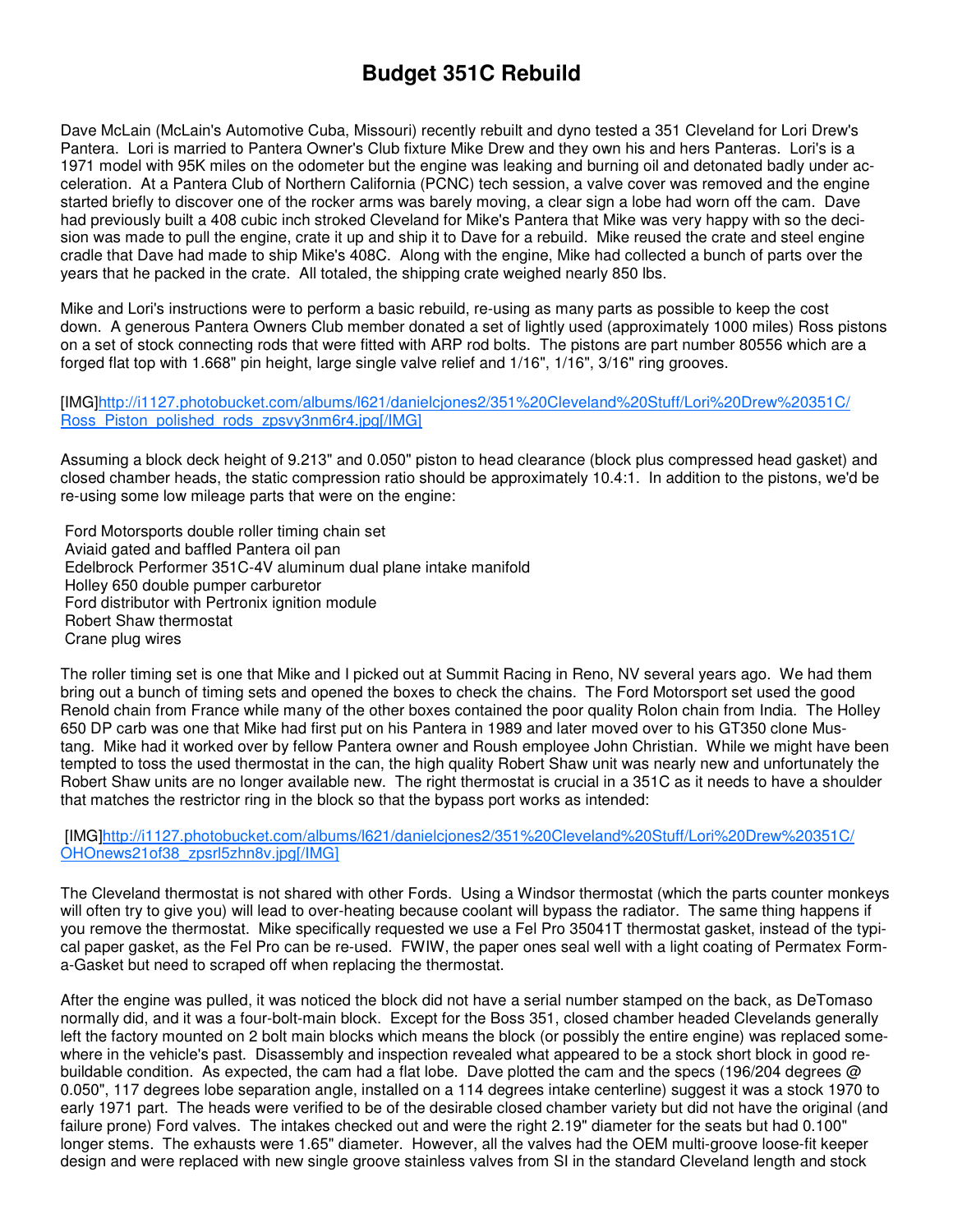2.19"/1.71" diameters. Hardened seats were installed and the left had side cylinder head had 4 bolts broken off that Dave had to extract. The stock pedestal mount rocker arms were inspected and found to be in good condition but are of the lugged variety:

[IMG]http://i1127.photobucket.com/albums/l621/danielcjones2/351%20Cleveland%20Stuff/Lori%20Drew%20351C/ Lori\_Drew\_stock\_rockers\_showing\_oil\_zpshtqc6y6n.jpg[/IMG]

There are two types of stock 351C rocker arms (lugged and unlugged):

 [IMG]http://i1127.photobucket.com/albums/l621/danielcjones2/351%20Cleveland%20Stuff/Lori%20Drew%20351C/ OHOnews16of38\_zpsdsyg293s.jpg[/IMG]

The ones with a lug on top have a clearance problem with cams of 0.550" or greater lift. The pushrod tube can contact the lower position of the rocker arm when the valve is fully open. Dave compared the two styles of rockers side-by-side and there is a noticeable difference back under the pushrod seat where the angle up from the bottom of the pivot is less steep on the lugged style and would get closer to the pushrod. He noted it would really be a problem if a 3/8" diameter pushrod was used. I offered up a Crane rocker arm guideplate conversion kit and 1.7:1 Crane roller rockers but it was ultimately decided to keep the lugged rockers and just limit the lift of the cam. In keeping with the budget rebuild theme, a hydraulic flat tappet cam was chosen with emphasis was on low and mid-range performance with a 6000 RPM red line, assuming 91 octane fuel. Mike had run a Comp 280H Magnum flat tappet cam in his Pantera's previous 351C (open chamber 4V heads with domed pistons and Blue Thunder dual plane) and found it pretty lazy below 3000 RPM so wanted something that worked better down low. The Comp 280H has 60 degrees of overlap with specs of:

Comp 280H Magnum 280/280 degrees seat duration (230/230 @ 0.050"), 0.530"/0.530" lift, 110 LSA

So we'd likely be looking at something around 54 degrees of overlap. Specific instructions from Mike were:

"The goal is to maximize torque in the low- and mid-range, with a 5500 RPM power peak and 6000 shift point. This engine will never see more than 6000 rpm so there's no need to build it with a cam that is dead down low, and would continue to build power at 6500-7000 rpm. For simplicity and cost sake, this means a traditional non-roller hydraulic cam."

I had some time to kill on a flight to Finland, so I modeled the engine in Dynomation and ran a bunch of off-the-shelf hydraulic flat tappet camshafts through, along with a few mild hydraulic rollers. Some of the cams evaluated were:

 Isky 264 Megacam 264/264 (214/214) 0.525"/0.525" 108 LSA 2000-5800 RPM Isky 270 Megacam 270/270 (221/221) 0.542"/0.542" 108 LSA 2000-6200 RPM Lunati 10320311 275/275 (225/225) 0.550"/0.550" 108 LSA 1800-5800 RPM (old p/n 07111) Erson E220421 296/296 (228/228) 0.545"/0.545" 108 LSA 3000-6000 RPM Bullet 138268 268/268 (218/218) 0.528"/0.528" 110 LSA Good idle, good street and off-road performance. Lunati 10320302 276/276 (221/221) 0.524"/0.524" 110 LSA idle-5600 (identical to Ultradyne below) 276/276 (221/221) 0.524"/0.524" 110 LSA Performance and economy for 4WD's, pickups, and Panteras. Elgin E-1801P 284/284 (222/222) 0.539"/0.539" 110 LSA<br>Crower 15173 280/287 (219/225) 0.530"/0.524" 110 LSA Crower 15173 280/287 (219/225) 0.530"/0.524" 110 LSA 2300-6300, 3800 RPM peak torque, 5700 RPM peak power Crower 15174 289/295 (227/233) 0.555"/0.547" 110 LSA 2400-6400, 3900 RPM peak torque, 5900 RPM peak power Erson E220222 284/296 (220/228) 0.545"/0.545" 110 LSA 2500-5500, strong mid-range Comp Cams 270H 270/270 (224/224) 0.519"/0.519" 110 LSA Comp Cams 280H 280/280 (230/230) 0.530"/0.530" 110 LSA Bullet Custom 1 275/275 (223/223) 0.567"/0.567" 109 LSA Bullet HF275/328 CRA lobes (Ford lifter diameter) Bullet Custom 2 275/277 (223/228) 0.567"/0.580" 111 LSA Bullet HF275/328 and HF277/335 CRA lobes Reed TM276H-11 276/276 (223/223) 0.543"/0.543" 111 LSA

Many of the profiles were eliminated with the decision to stick with the lugged rocker arms due to the maximum lift considerations. I also evaluated all combinations of the following Reed Torque Master lobes: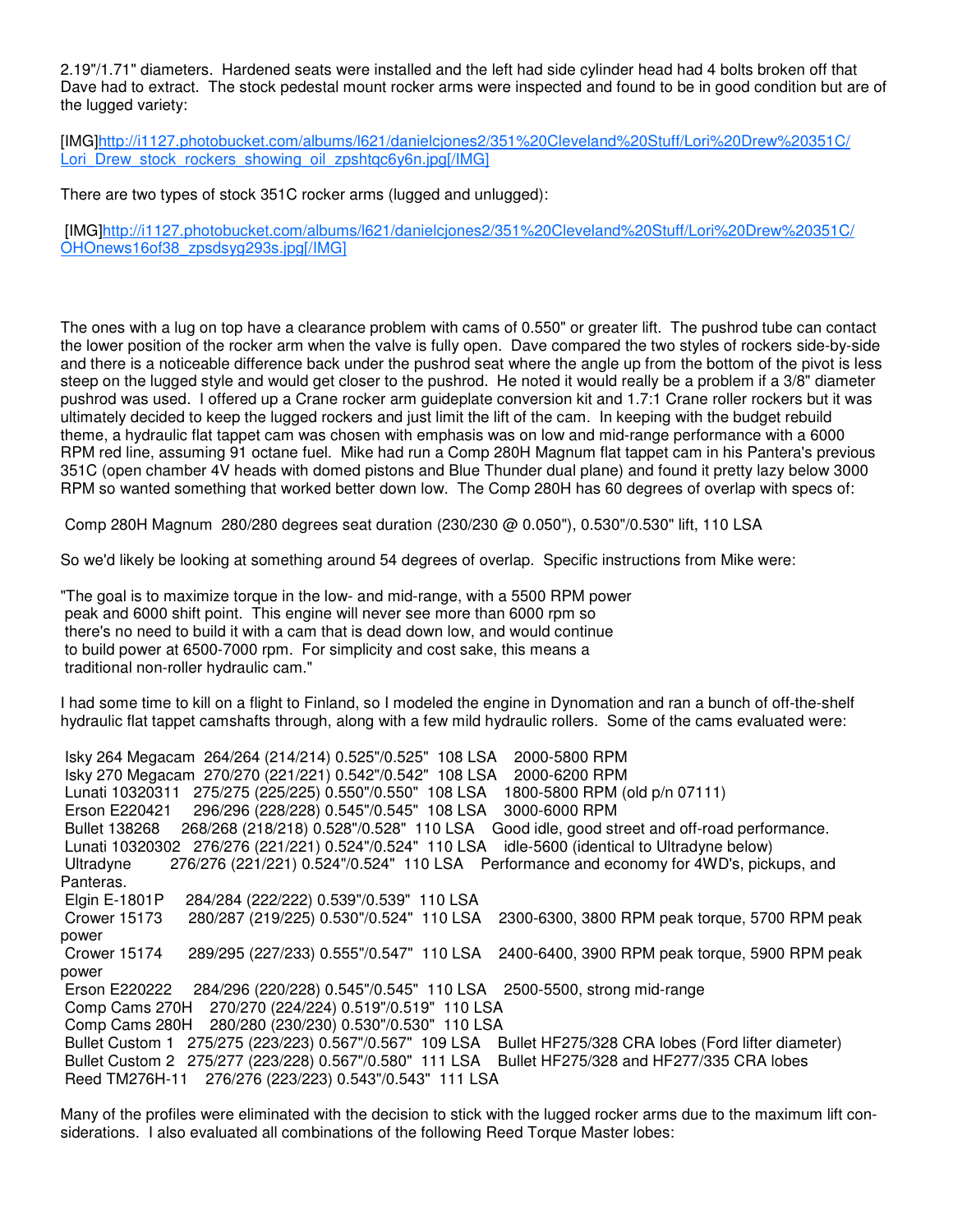Seat...0.050" Lift (w/1.73:1 rocker ratio) 252....205....0.497" 264....214....0.519" 272....218....0.531" 276....223....0.543" 280....227....0.548"

Dave likes the Torque Master lobes. They are quiet, reliable and run well. Since the engine won't be spun past the HP peak very often, there's no need for the usual extra exhaust duration so a single pattern cam was picked. Also, on a 351C with 2.19" canted valves, I might widen the LSA to 111 degrees to reduce reversion but, with the minimal overlap, that's not an issue so we stayed with a 109 degrees LSA. The cam was sourced through Steve Demos (formerly of Reed Cams) and with the smallish 650 CFM carb, small port dual plane intake manifold and shorty Pantera headers is quite mild:

Demos 272H-109 272/272 (218/218) 0.531"/0.531" 109 LSA 108 ICL

Valve springs are PBM/Erson 3100 set at 1.810" intake and 1.860" exhaust for loads of 110 lbs seated, 270 lbs open intake and 93 lbs seated, 250 lbs open exhaust. There were no signs of valvetrain instability on the dyno up to the 5800 RPM maximum that was run on the dyno.

IMG]http://i1127.photobucket.com/albums/l621/danielcjones2/351%20Cleveland%20Stuff/Lori%20Drew%20351C/ Lori\_Drew\_rockers\_springs\_zps8kzaiusa.jpg[/IMG]

All the older dual plane intake manifolds we've had on the flow bench have had good and bad runners and have benefited from plenum entry work. Dave did some minor work on the plenum and port exits and welded the exhaust crossover shut:

[IMG]http://i1127.photobucket.com/albums/l621/danielcjones2/351%20Cleveland%20Stuff/Lori%20Drew%20351C/ Lori\_Drew\_Performer\_plenum\_zpsbtdzu2ot.jpg[/IMG]

[IMG]http://i1127.photobucket.com/albums/l621/danielcjones2/351%20Cleveland%20Stuff/Lori%20Drew%20351C/ Lori\_Drew\_Performer\_runner\_roof\_zpsfmub3uot.jpg[/IMG]

[IMG]http://i1127.photobucket.com/albums/l621/danielcjones2/351%20Cleveland%20Stuff/Lori%20Drew%20351C/ Lori\_Drew\_Performer\_runner\_zpskf3l6dn0.jpg[/IMG]

On the dyno, the engine was tested with the restrictive Euro GTS headers and ANSA mufflers but will get the stainless steel Wilkinson Euro GTS replacements that performed much better in previous testing. This shot shows the entire Euro GTS Pantera exhaust with the mufflers rotated to clear the dyno:

[IMG]http://i1127.photobucket.com/albums/l621/danielcjones2/351%20Cleveland%20Stuff/Lori%20Drew%20351C/ Lori\_Drew\_GTS\_headers\_mufflers\_zpshcxahdp9.jpg[/IMG]

and a shot from the front showing just the headers:

[IMG]http://i1127.photobucket.com/albums/l621/danielcjones2/351%20Cleveland%20Stuff/Lori%20Drew%20351C/ Lori\_Drew\_351C\_on\_dyno\_zpsukbzjwso.jpg[/IMG]

The Pantera Euro GTS Ansa muffler bodies are quite small with long tips:

 [IMG]http://i1127.photobucket.com/albums/l621/danielcjones2/351%20Cleveland%20Stuff/Lori%20Drew%20351C/ Lori\_Drew\_GTS\_mufflers\_zpsex7zrshf.jpg[/IMG]

and the GTS headers are oddly sized with large 2" outer diameter but short (16 to 22 inches typically) primaries along with a short tri-y style collector having a small 2 1/4" ID outlet:

[IMG]http://i1127.photobucket.com/albums/l621/danielcjones2/351%20Cleveland%20Stuff/Lori%20Drew%20351C/ Lori\_Drew\_GTS\_headers\_zpsipaecpis.jpg[/IMG]

In testing, the headers do pretty well on peak power but give up quite a bit of peak torque (25+ ft-lbs) when compared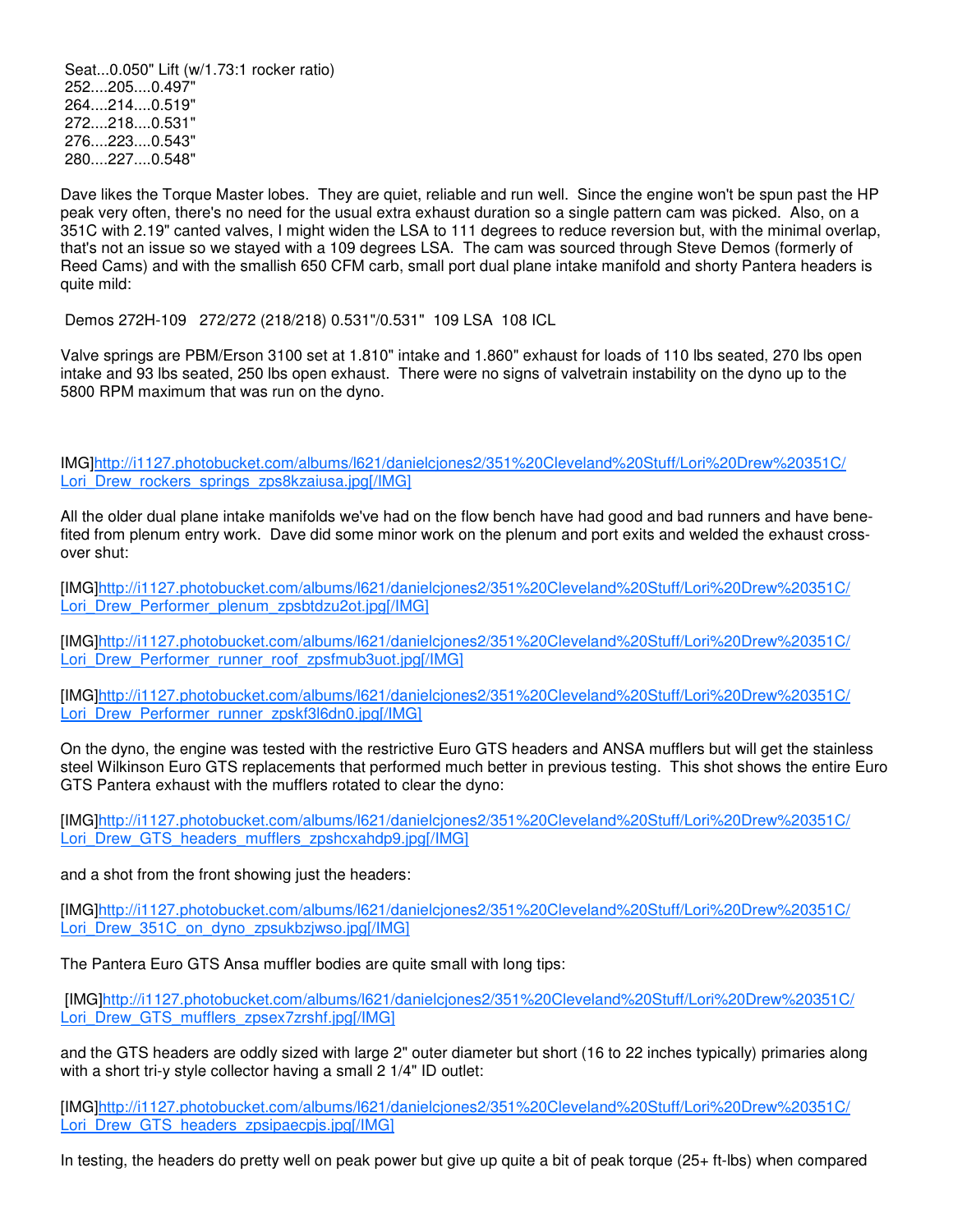with more conventional long tube headers. The mufflers are quite restrictive, costing on the order of 50 HP on 500+ HP engines.

When Dave first fired the engine, it didn't sound so hot so he pulled the donor plug wires off and replaced them which made the engine sound much better. Turns out several of the wires were bad. The cam was broken in, rings seated and some pulls made to optimize the timing and jetting. With the closed chamber heads, best timing was 14 degrees initial and 36 degrees total. Dave ordered a 4 hole 1 inch tall spacer that he modified into a design with two oval shaped holes to match the oval holes on the dual plane Performer intake.

[IMG]http://i1127.photobucket.com/albums/l621/danielcjones2/351%20Cleveland%20Stuff/Lori%20Drew%20351C/ Lori\_Drew\_phenolic\_spacer\_zpsfafucadx.jpg[/IMG]

The spacer helped torque by about 5 lbs-ft but peak HP was unchanged. The best pull was with the GTS headers but without the ANSA mufflers:

 378 HP @ 5700 RPM 396 ft-lbs @ 4100 RPM

 [IMG]http://i1127.photobucket.com/albums/l621/danielcjones2/351%20Cleveland%20Stuff/Lori%20Drew%20351C/ Drew%20351C%20No%20Mufflers\_zpsjzywch24.jpg[/IMG]

With ANSA mufflers and a 1" spacer, it made:

 355 HP @ 5800 RPM 388 ft-lbs @ 3900 RPM

 [IMG]http://i1127.photobucket.com/albums/l621/danielcjones2/351%20Cleveland%20Stuff/Lori%20Drew%20351C/ Drew%20351%20C%20With%201%20Inch%20Spacer\_zps0g1rzpnj.jpg[/IMG]

The ANSA Euro GTS mufflers cost 23 HP and 8 ft-lbs on this combo. The non-GTS ANSA mufflers are even more restrictive while the Wilkinson exhaust should be closer to the open header pull. The engine ended up peaking at 5700 RPM with nearly 400 ft-lbs of torque so I'd say we pretty much nailed Mike's request. With their overly large ports, its easy to kill the bottom end on a 351C-4V with the wrong combo (too much cam, not enough compression, wrong intake and/or headers) but this build demonstrates that with nothing more than a well thought selection of parts and careful assembly, a 351C-4V can make quite respectable torque in a daily driver RPM range.

If you were to remove the lift restriction imposed by the lugged rocker arms and run more aggressive hydraulic flat tappet lobes, there should be more power to be had, even with the same modest cam overlap. I ran a cam of the same 54 degrees overlap but using more aggressive cam lobes:

Bullet 275/277 (223/228) 0.567"/0.580" 111 LSA

through Dynomation and, with no other changes, the simulation predicts an additional 13 HP peaking 200 RPM higher. The lobes might be a bit noisy, though. If you were to build a similar engine for a Mustang or Cougar, previous testing of 1 3/4" long tube Mustang headers have added 25 to 30 ft-lbs of peak torque and the MPG Stinger exhaust stuffers were also worth some peak torque. If the intake doesn't have to fit under a stock Pantera engine screen, I'd wager there's another 20 to 25 HP to be had with an Edelbrock Performer RPM Air Gap high rise dual plane and, perhaps, a carb with 50 more CFM. For comparisons sake, here are some A/B measurements I made of the various dual planes available for the 351C. The measurements represent the drop from a straight edge laid across the carb pad to the closest point where the end rail bends inward (each end). Measurements are in inches:

| Intake                             |           | в |               |              |
|------------------------------------|-----------|---|---------------|--------------|
| Edelbrock F-351 Performer 4V       |           |   | $3.3/4$ 4.3/8 |              |
| Edelbrock Performer RPM Air Gap 2V |           |   |               | 4 1/2 5 5/8  |
| Ford aluminum 4V                   |           |   | $31/4$ 4 3/8  |              |
| <b>Scott Cook</b>                  | $3.3/4$ 5 |   |               |              |
| Blue Thunder/Shelby/Holman Moody   |           |   |               | 4 7/16 5 3/8 |

Note that both the Scott Cook and Blue Thunder dual planes are the canted pad versions but both are available with flat carb pads for Panteras that mount the engine level. Note that, being an air gap design, the Performer RPM would be slower to warm up.